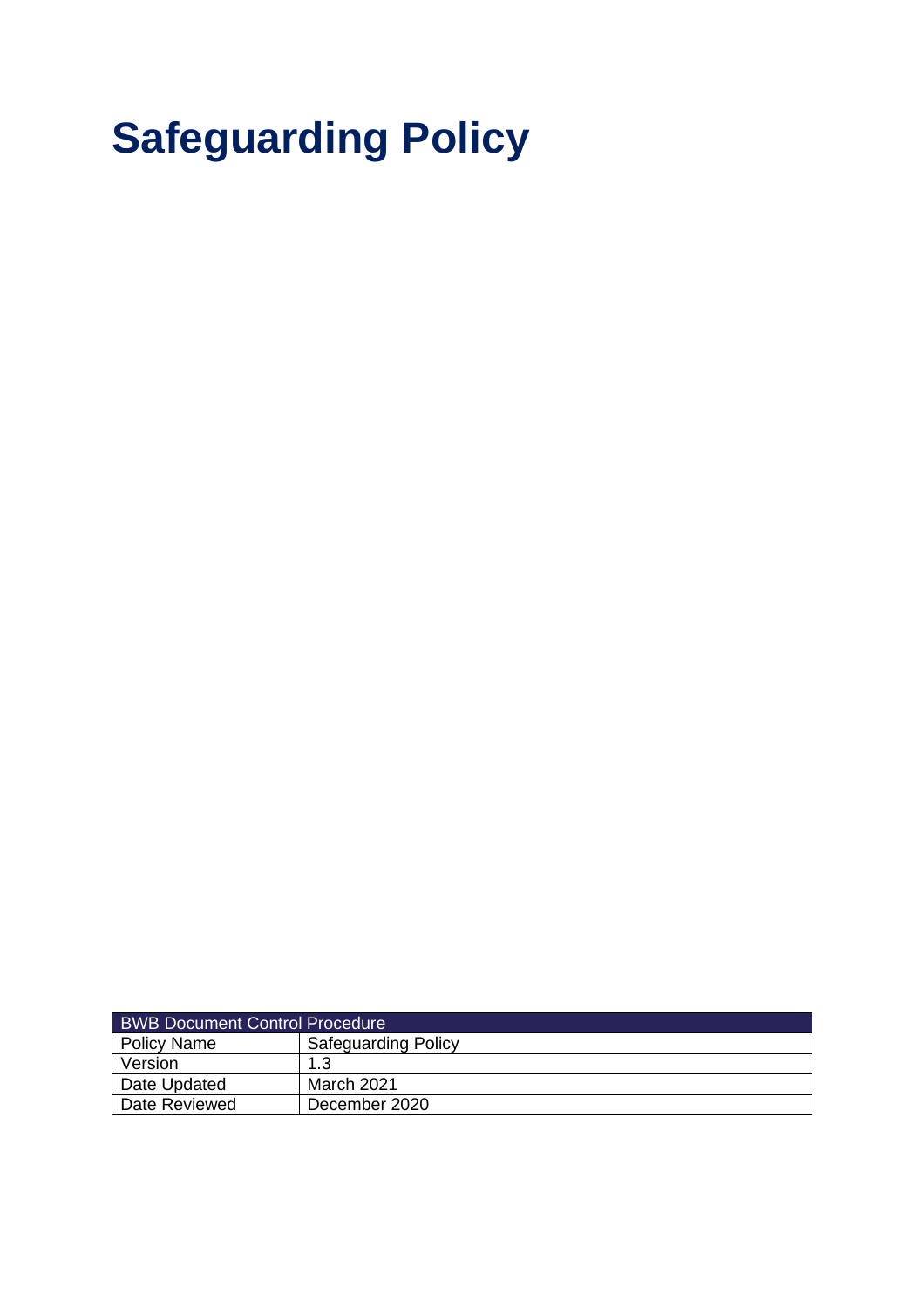### **1. Embedding British Wheelchair Basketball's Mission and Values**

1.1 British Wheelchair Basketball (BWB) is committed to enabling a safe, inclusive and welcoming environment across our sport. Our mission to transform people's lives through wheelchair basketball threads through all aspects of participation, from training to competition, supporters to players, from domestic to international competition.

1.2 Our values symbolise our unique DNA and the culture of British Wheelchair Basketball – the values of pride, grit, united and drive.

1.3 British Wheelchair Basketball's policies support the delivery of world-class governance across the sport and enable the realisation of our commitment to safely and inclusively engage with all participants and deliver both the mission and values of this outstanding sport.

### **2. Data Notice**

2.1 Personal Data will be handled during the implementation of British Wheelchair Basketball's policies. This Personal Data will be managed in line with British Wheelchair Basketball's Data [Privacy Notice.](https://britishwheelchairbasketball.co.uk/mdocs-posts/data-privacy-notice/)

2.2 Please note that there will also be instances where personal data will be shared with third parties outside of British Wheelchair Basketball, either in carrying out our legal responsibilities or in retaining professional support.

2.3 Where the implementation of the Safeguarding Policy concludes in the imposition of sanctions, the individuals name, violation and sanction will be shared with interested parties (inside and outside of the sport) and via the British Wheelchair Basketball website.

2.4 Data retention periods will be sent in line with British Wheelchair Basketball's [Data](https://britishwheelchairbasketball.co.uk/mdocs-posts/data-privacy-notice/)  [Privacy Notice.](https://britishwheelchairbasketball.co.uk/mdocs-posts/data-privacy-notice/)

| <b>Adult at Risk</b> | Any person aged 18 or over who has needs for care and support<br>(whether or not the local authority is meeting any of those needs)<br>and is experiencing, or at risk of, abuse or neglect and as a result<br>of those care and support needs is unable to protect themselves<br>from either the risk of, or the experience of abuse or neglect. An<br>individual's level of vulnerability to harm may vary over time<br>depending on the circumstances they are in and their needs at that<br>time. |
|----------------------|-------------------------------------------------------------------------------------------------------------------------------------------------------------------------------------------------------------------------------------------------------------------------------------------------------------------------------------------------------------------------------------------------------------------------------------------------------------------------------------------------------|
| Alleged              | Person against whom an allegation has been made                                                                                                                                                                                                                                                                                                                                                                                                                                                       |
| <b>BWB</b>           | <b>British Wheelchair Basketball</b>                                                                                                                                                                                                                                                                                                                                                                                                                                                                  |
| Case File            | The file of evidence relating to the allegation                                                                                                                                                                                                                                                                                                                                                                                                                                                       |
| Child or Young       | Any individual under the age of 18 in England, Wales and Northern                                                                                                                                                                                                                                                                                                                                                                                                                                     |
| Person               | Ireland, and 16 in Scotland. All individuals under the age of 18 will                                                                                                                                                                                                                                                                                                                                                                                                                                 |

### **3. Definitions**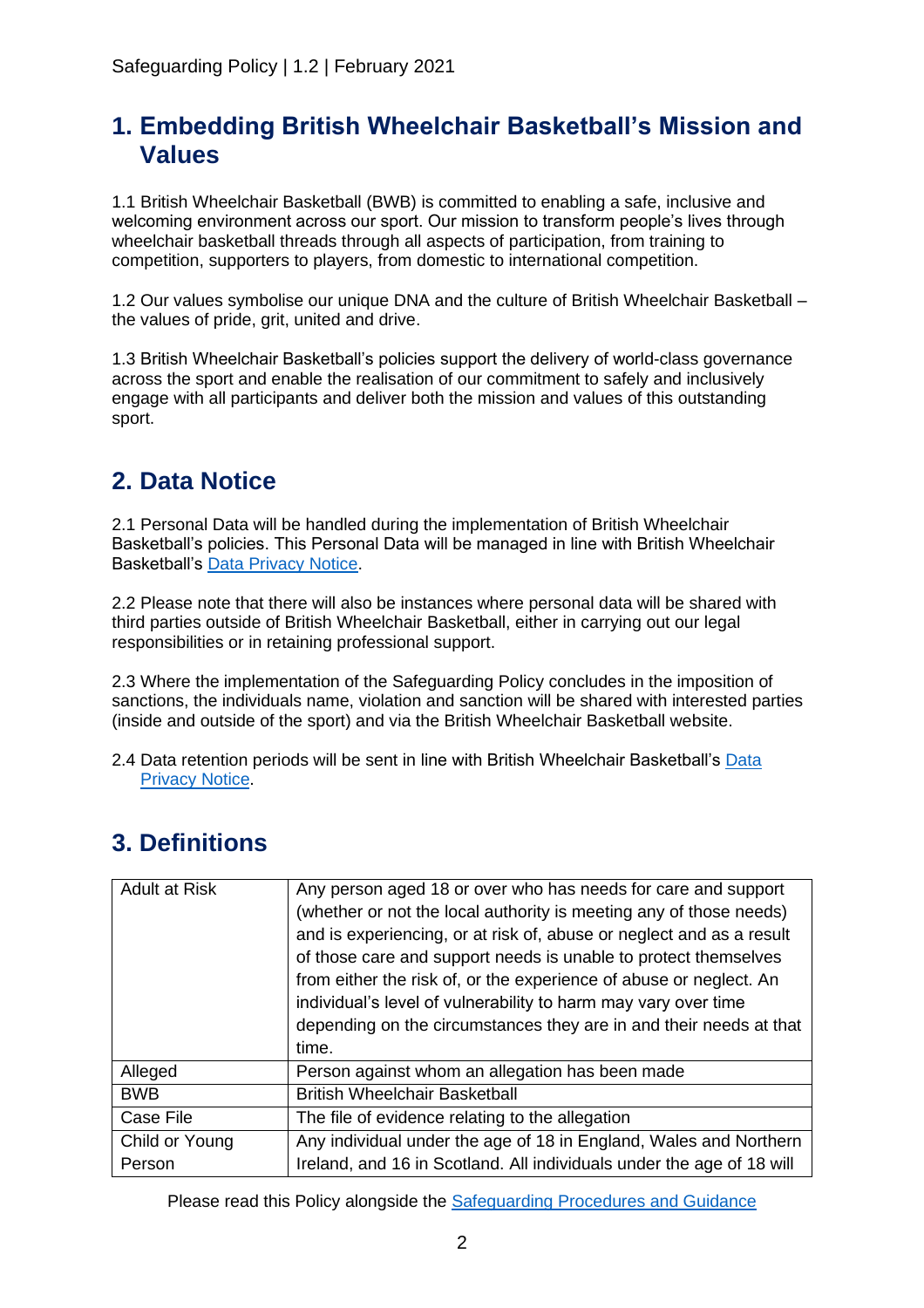|                            | be treated as a child or young person, regardless of country of        |  |  |
|----------------------------|------------------------------------------------------------------------|--|--|
|                            | residence.                                                             |  |  |
| Complainant                | The person making the allegation                                       |  |  |
| <b>Disciplinary Panel</b>  | Panel of independent people who will hear the evidence and make        |  |  |
|                            | a decision as to whether the allegation is proven or not.              |  |  |
| Evidence                   | Facts or information that give further information regarding an        |  |  |
|                            | allegation. Evidence can take a number of forms (including             |  |  |
|                            | documents, emails, text messages, oral accounts of what                |  |  |
|                            | happened that can then be reflected in statements, interviews).        |  |  |
|                            | Evidence is used to prove facts, i.e. to prove that something          |  |  |
|                            | happened.                                                              |  |  |
| Parent                     | Any person who has legal responsibility for a child or young           |  |  |
|                            | person.                                                                |  |  |
| Participant                | Any person involved in British Wheelchair Basketball affiliated        |  |  |
|                            | activity.                                                              |  |  |
| <b>Safeguarding Adults</b> | Taking action to protect an adult's right to live in safety, free from |  |  |
| at Risk                    | abuse and neglect. It is about people and organisations working        |  |  |
|                            | together to prevent and to stop both the risks and experience of       |  |  |
|                            | abuse and neglect, while at the same time making sure that the         |  |  |
|                            | adult's wellbeing is promoted including, where appropriate, having     |  |  |
|                            | regard to their views, wishes and feelings.                            |  |  |
| <b>Staff and Volunteer</b> | Anyone in a paid or voluntary role in BWB, including coaches and       |  |  |
|                            | officials.                                                             |  |  |
| <b>Witness</b>             | A person who sees an event take place.                                 |  |  |

# **3. Purpose of Policy**

3.1 Our mission is to transform people's lives through wheelchair basketball and to ensure we achieve our mission, we must ensure that everyone participating in wheelchair basketball has a fun, safe and inclusive experience. Everyone who engages in wheelchair basketball has a legal, moral and mission-driven responsibility to:

- Protect children, young people and adults at risk from all forms of discrimination, abuse, exploitation and harm.
- Create and maintain a safe culture throughout our sport.
- Acknowledge that protecting children, young people and adults at risk is everyone's responsibility.
- Put children, young people and adults at risk at the centre of decision-making processes.

BWBs approach to safeguarding is based on the principles recognised within the UK and international legislation coupled with government and statutory guidance.

3.2 This Policy should be read in conjunction with the following BWB policies and procedures:

- [Closed Training Session Policy](https://britishwheelchairbasketball.co.uk/mdocs-posts/closed-training-session-policy/)
- [Codes of Conduct](https://britishwheelchairbasketball.co.uk/mdocs-posts/codes-of-conduct/)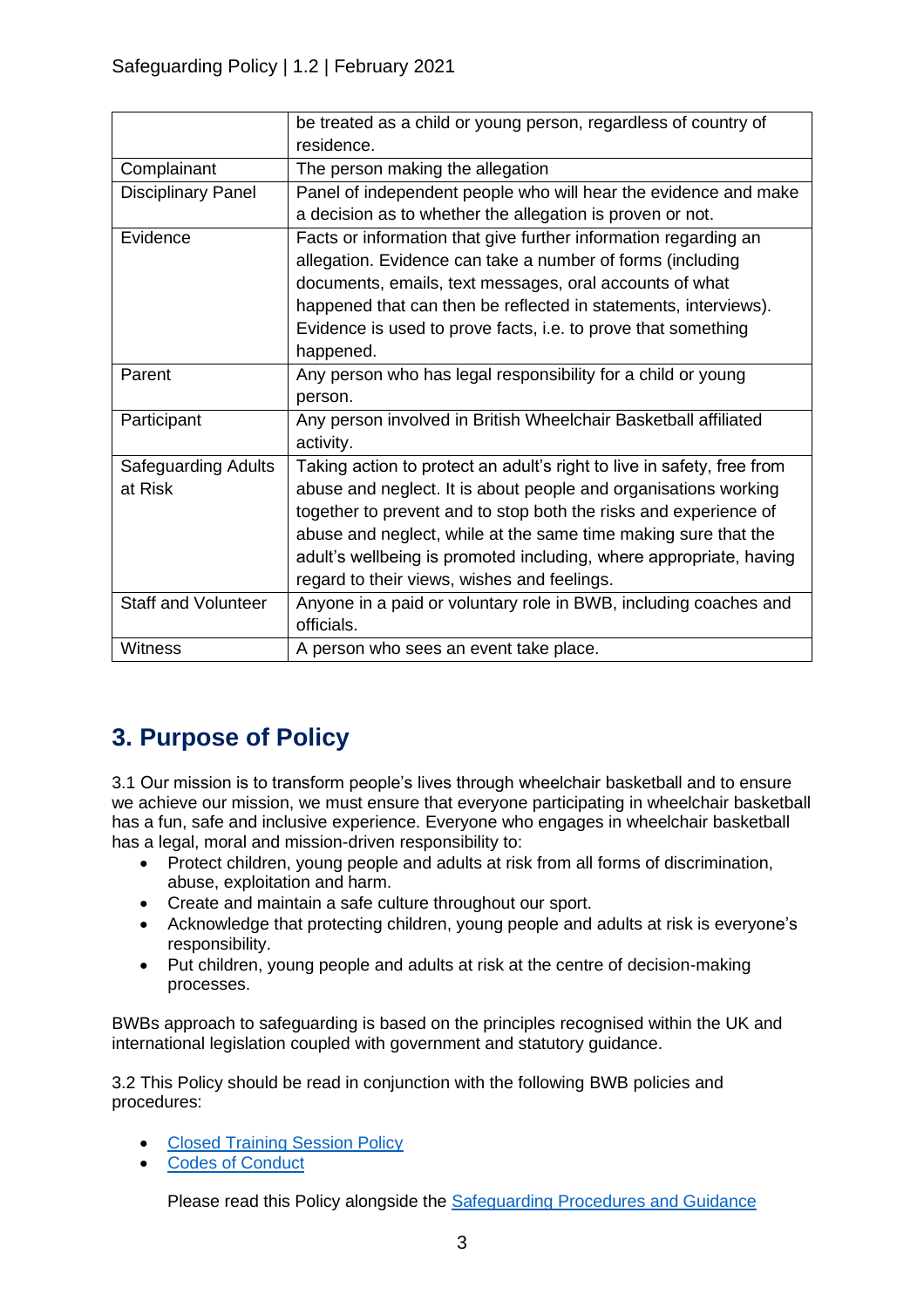#### Safeguarding Policy | 1.2 | February 2021

- [Customer Charter and Complaints Procedure](https://britishwheelchairbasketball.co.uk/mdocs-posts/customer-charter-and-complaints-procedure/)
- [Disciplinary Policy](https://britishwheelchairbasketball.co.uk/mdocs-posts/disciplinary-policy-2/)
- [Equal Opportunities Policy](https://britishwheelchairbasketball.co.uk/mdocs-posts/equal-opportunities-policy/)
- [Whistleblowing Policy](https://britishwheelchairbasketball.co.uk/mdocs-posts/whistleblowing-policy/)
- [Safeguarding Procedures –](https://britishwheelchairbasketball.co.uk/club-resources-toolkit/) Children
- [Safeguarding Procedures -](https://britishwheelchairbasketball.co.uk/club-resources-toolkit/) Adults

3.3 Breaches of the documents listed above may result in disciplinary action from BWB in line with the procedures outlined in the safeguarding and/or disciplinary policies.

3.4 BWB has also provided guidance for the administration and delivery of wheelchair basketball for affiliated member organisations. Failing to follow the guidance with these documents may result in a breach of the Codes of Conduct.

- [Safer Recruitment Guidance](https://britishwheelchairbasketball.co.uk/mdocs-posts/safer-recruitment/)
- [Away Trips and Hosting Guidance](https://britishwheelchairbasketball.co.uk/mdocs-posts/away-trips-and-hosting/)
- [Safe Use of Changing](https://britishwheelchairbasketball.co.uk/mdocs-posts/safe-use-of-changing-facilities-guidance/) Facilities Guidance
- [Photography and Livestream Guidance](https://britishwheelchairbasketball.co.uk/mdocs-posts/photography-and-live-streaming/)
- **[Physical Contact in Sport Guidance](https://britishwheelchairbasketball.co.uk/mdocs-posts/physical-contact-in-sport/)**
- [Personal Care Guidance](https://britishwheelchairbasketball.co.uk/mdocs-posts/personal-care/)
- [Responding to Allergies Guidance](https://britishwheelchairbasketball.co.uk/mdocs-posts/responding-to-allergies/)
- [Transporting Children or Young People in your Car Guidance](https://britishwheelchairbasketball.co.uk/mdocs-posts/transporting-children-or-young-people-in-your-car/)

### **4. Our Commitment to Members**

4.1 Safeguarding children, young people and adults at risk is of paramount importance to BWB and we are committed to raising awareness and empowering everyone we engage with to recognise, respond, record, report and refer safeguarding concerns.

4.2 This policy is based on the following key principles:

- The welfare of children and adults at risk of harm is paramount.
- All participants regardless of ages, sex, ability, disability, ethnicity, religious belief and sexual identity have the right to protection from harm.
- All allegations, suspicions of harm and concerns will be taken seriously and responded to swiftly, fairly and appropriately.
- Everyone will work in partnership to provide a fun, inclusive and safe experience in our sport.

### **5. Our Commitment to being a Safe Sport**

5.1 We commit to:

- Having strong leadership and governance which puts safeguarding at the heart of wheelchair basketball in Great Britain.
- Developing a safe culture within British Wheelchair Basketball and all its activities.
- Implementing strategies and systems which prevent discrimination, abuse, exploitation or harm from occurring.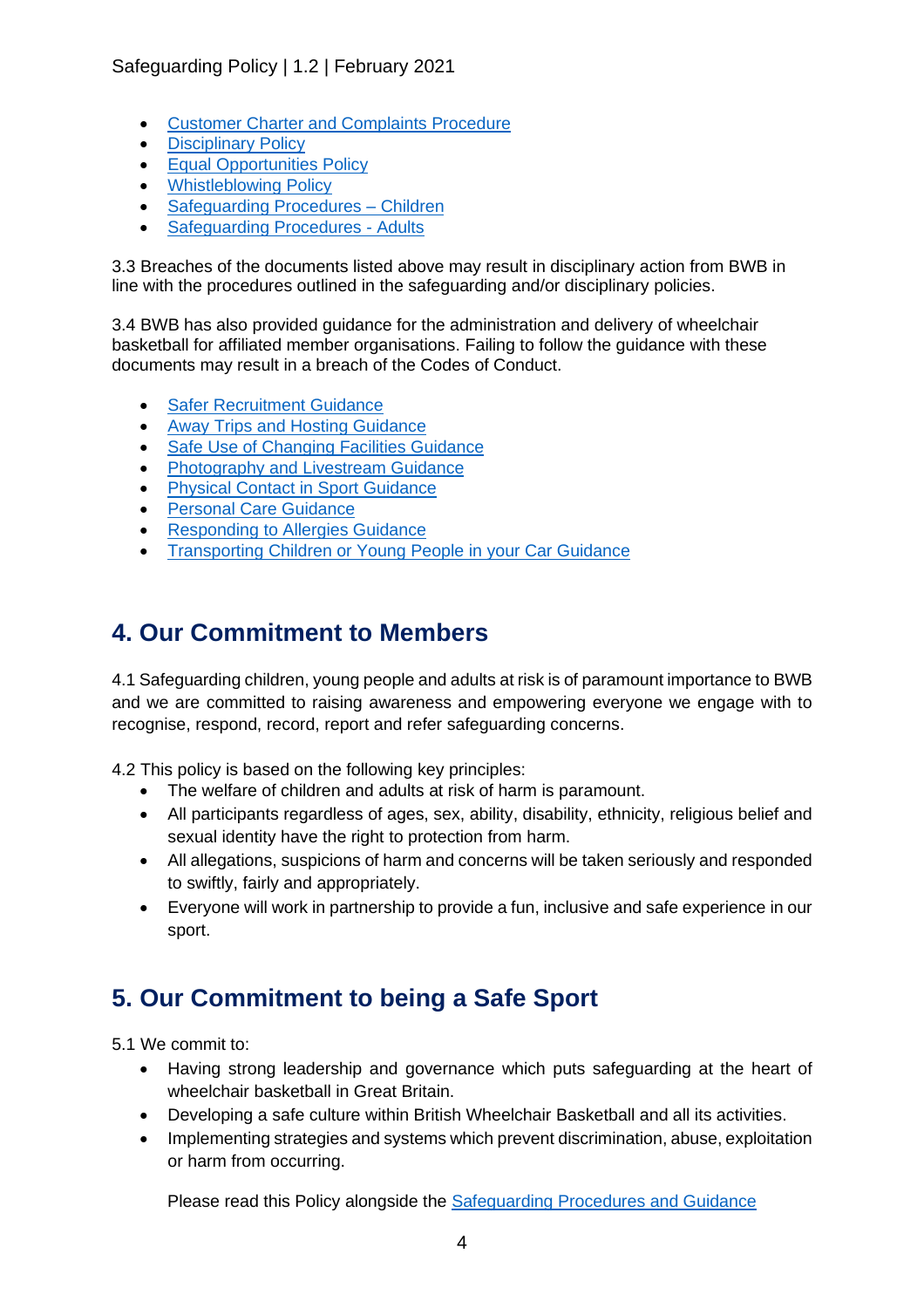Safeguarding Policy | 1.2 | February 2021

- Safer recruitment strategies to ensure we have the right people working in our sport.
- Providing training for our staff and volunteers to recognise, respond, report, record and refer safeguarding concerns.
- Listening to and consulting with children, young people and adults at risk.
- Having clear codes of conduct which set out our expectations of behaviour from coaches, officials, players and parent/carers.
- Ensuring our physical and online environments promote the safety and wellbeing for all children, young people and adults at risk.
- Ensuring that those working with children, young people and adults at risk know how to work safely and in line with the professional boundaries we outline in our Codes of Conduct.

## **6. Responsibility**

6.1 This Policy applies to all clubs, organisations and participants who are taking part in BWB sanctioned activity at all levels. This includes BWB staff and Board members, players, officials, administrators, support staff, club officials, volunteers and spectators including parents and carers.

6.2 The Policy refers to Safeguarding Children, Young People and Adults at Risk (see definitions on page 2).

# **7. Our Roles and Responsibilities in Safeguarding**

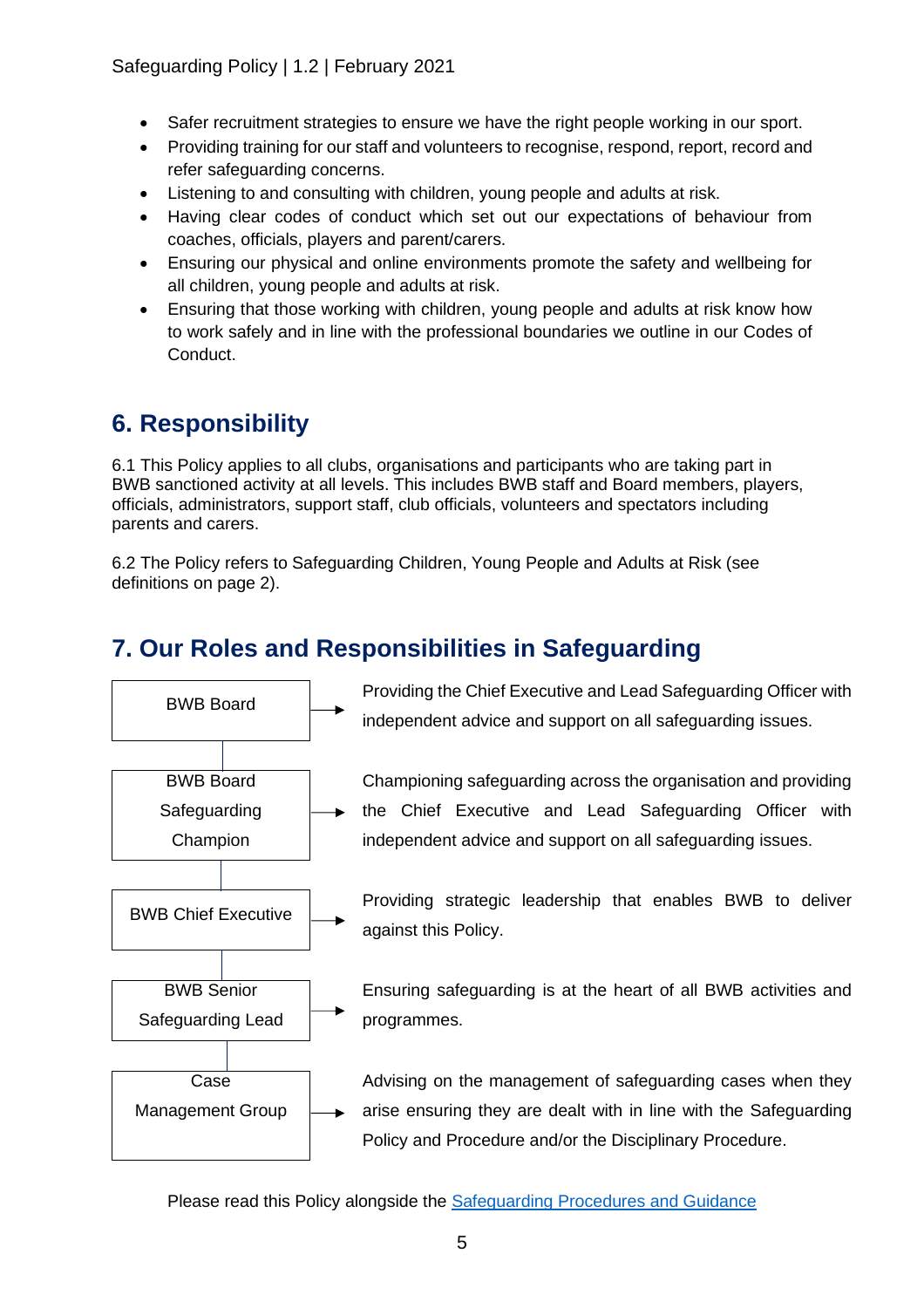

# **8. Procedure Principles**

8.1 BWB will ensure that:

- All allegations are investigated in a fair and reasonable manner.
- All parties to an allegation are treated with respect.
- All parties have a fair opportunity to present their views.

### **9. Definitions of Abuse**

#### **9.1 Definitions of child abuse**

9.1.1 The definitions below are taken from *Working Together to Safeguard Children - A guide to inter-agency working to safeguard and promote the welfare of children*  (Department of Health, 2018)*.* In addition, examples of how these concerns may arise within wheelchair basketball activities are given.

9.1.2 Children may be abused in a family or in an institutional or community setting, by those known to them or, more rarely, by a stranger for example, via the internet. They may be abused by an adult or adults, or another child or children.

| <b>Physical Abuse</b>                                                                  | <b>Examples of physical</b> |
|----------------------------------------------------------------------------------------|-----------------------------|
| Physical abuse may involve hitting, shaking, throwing,   abuse in wheelchair           |                             |
| poisoning, burning or scalding, drowning, suffocating, or basketball could be          |                             |
| otherwise causing physical harm to a child. Physical harm may $\vert$ handling a child |                             |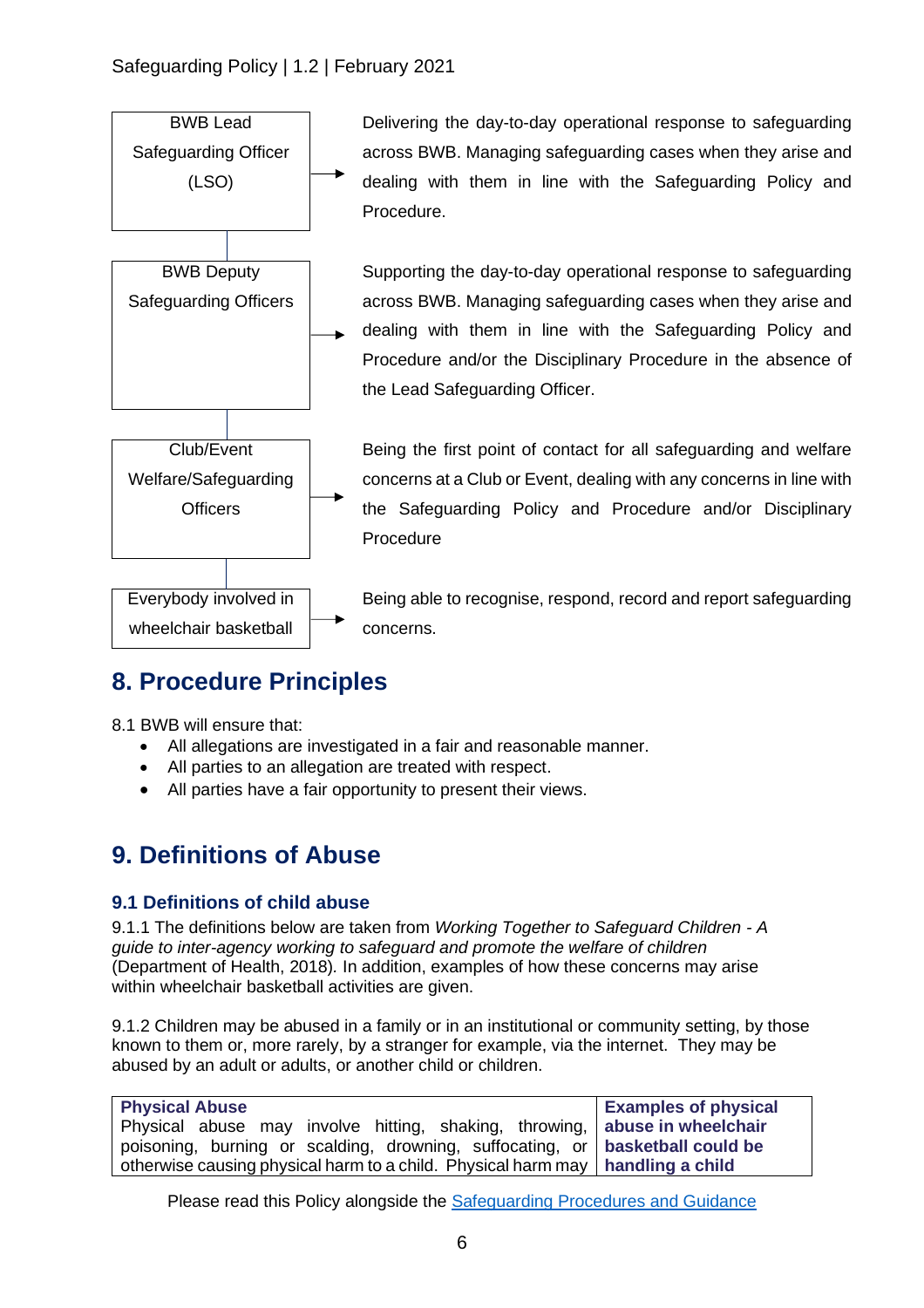| also be caused when a parent or carer fabricates the<br>symptoms of, or deliberately induces, illness in a child.                                                                                                                                                                                                                                                                                                                     | deliberately roughly or<br>hitting a child as a<br>means of control or<br>punishment. It could<br>include overplaying a<br>player.                                                                                                 |
|---------------------------------------------------------------------------------------------------------------------------------------------------------------------------------------------------------------------------------------------------------------------------------------------------------------------------------------------------------------------------------------------------------------------------------------|------------------------------------------------------------------------------------------------------------------------------------------------------------------------------------------------------------------------------------|
| <b>Emotional Abuse</b><br>Emotional abuse is the persistent emotional maltreatment of a<br>child such as to cause severe and persistent adverse effects<br>on the child's emotional development. It may involve<br>conveying to children that they are worthless or unloved,<br>inadequate, or valued only insofar as they meet the needs of<br>another person.<br>It may include not giving the child opportunities to express their | <b>Examples of emotional</b><br>abuse in wheelchair<br>basketball could be<br>repeatedly humiliating<br>or belittling a child<br>when they make a<br>mistake or setting them<br>drills that are above<br>their age and ability and |
| views, deliberately silencing them or 'making fun' of what they<br>say or how they communicate.<br>It may feature age or developmentally inappropriate                                                                                                                                                                                                                                                                                | making them feel<br>worthless when they<br>fail.                                                                                                                                                                                   |
| expectations being imposed on children. These may include<br>interactions that are beyond the child's developmental<br>capability, as well as overprotection and limitation of<br>exploration and learning, or preventing the child participating<br>in normal social interaction. It may involve seeing or hearing<br>the ill-treatment of another.                                                                                  |                                                                                                                                                                                                                                    |
| It may involve serious bullying (including cyber-bullying),<br>causing children frequently to feel frightened or in danger, or<br>the exploitation or corruption of children. Some level of<br>emotional abuse is involved in all types of maltreatment of a<br>child, though it may occur alone.                                                                                                                                     |                                                                                                                                                                                                                                    |
| <b>Sexual Abuse</b><br>Sexual abuse involves forcing or enticing a child or young<br>person to take part in sexual activities, not necessarily                                                                                                                                                                                                                                                                                        | <b>Examples of sexual</b><br>abuse in wheelchair<br>basketball could be a                                                                                                                                                          |
| involving a high level of violence, whether or not the child is<br>aware of what is happening. The activities may involve                                                                                                                                                                                                                                                                                                             | coach developing a<br>sexual relationship with                                                                                                                                                                                     |
| physical contact, including assault by penetration (for example,<br>rape or oral sex) or non-penetrative acts such as masturbation,<br>kissing, rubbing and touching outside of clothing.                                                                                                                                                                                                                                             | a young person,<br>touching a young<br>person in a sexually<br>inappropriate way or                                                                                                                                                |
| They may also include non-contact activities, such as involving<br>children in looking at, or in the production of, sexual images,<br>watching sexual activities, encouraging children to behave in<br>sexually inappropriate ways, or grooming a child in preparation<br>for abuse. Sexual abuse is not solely perpetrated by adult<br>males. Women can also commit acts of sexual abuse, as can<br>other children.                  | targeting a child<br>through text or social<br>networking in order to<br>form an inappropriate<br>relationship with them.<br><b>Sharing or asking for</b><br>candid images by<br>phones or the internet.                           |
| <b>Neglect</b><br>Neglect is the persistent failure to meet a child's basic physical<br>and/or psychological needs, likely to result in the serious<br>impairment of the child's health or development. Neglect may<br>occur during pregnancy as a result of maternal substance                                                                                                                                                       | <b>Examples of this in</b><br>wheelchair basketball<br>could include<br>overtraining a young<br>athlete to the extent that<br>they are very                                                                                        |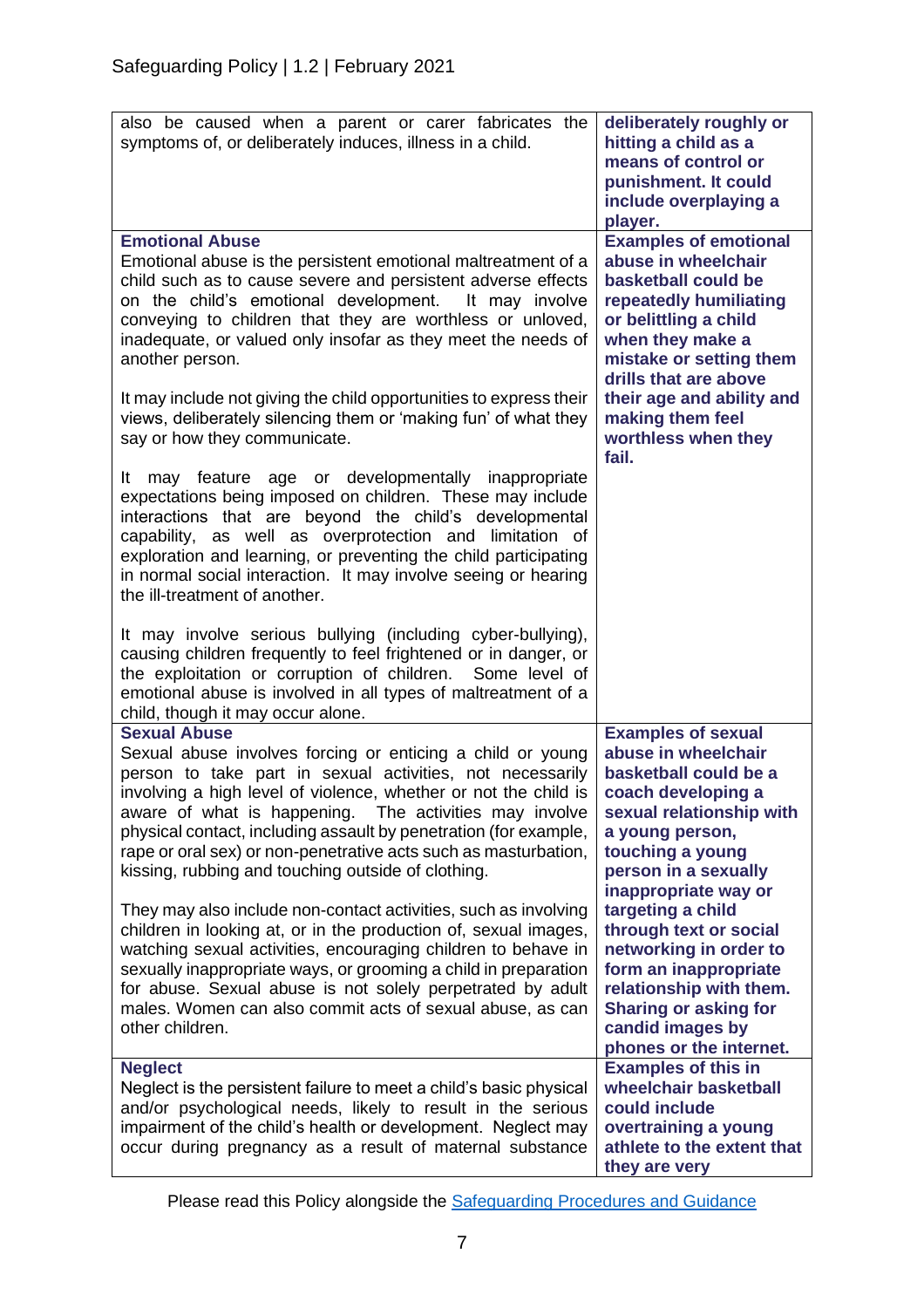| abuse. Once a child is born, neglect may involve a parent or<br>carer failing to:                                                                               | dehydrated or placing a<br>child at risk of harm |
|-----------------------------------------------------------------------------------------------------------------------------------------------------------------|--------------------------------------------------|
| . provide adequate food, clothing and shelter (including<br>exclusion from home or abandonment)<br>• protect a child from physical and emotional harm or danger | through making them<br>train on with an injury.  |
| . ensure adequate supervision (including the use of<br>inadequate caregivers), or                                                                               |                                                  |
| • ensure access to appropriate medical care or treatment.                                                                                                       |                                                  |
| It may also include neglect of, or unresponsiveness to, a child's                                                                                               |                                                  |
| basic emotional needs.                                                                                                                                          |                                                  |

9.1.3 If any of the following incidents should occur, you should report them immediately to the Club Welfare Officer and/or Lead Safeguarding Officer and make a written record of what you have done, seen or heard. Parents/carers should also be informed of the incident if:

- you accidentally hurt a player
- he/she seems distressed in any manner
- a player appears to be sexually aroused by your actions
- a player misunderstands or misinterprets something you have said or done.

| <b>Hazing</b>         | Any rituals, initiation activities, actions or situations, with<br>or without consent, which recklessly, intentionally or<br>unintentionally endangers the physical or emotional<br>wellbeing of children, young people and adults at risk.<br>BWB deems all hazing to be unacceptable.                                                                                                                                                                                                             |
|-----------------------|-----------------------------------------------------------------------------------------------------------------------------------------------------------------------------------------------------------------------------------------------------------------------------------------------------------------------------------------------------------------------------------------------------------------------------------------------------------------------------------------------------|
| Peer-on-peer abuse    | Children and young people can be taken advantage of<br>or harmed by their peers. Peer-on-peer abuse is any<br>form of physical, sexual, emotional and financial abuse,<br>and coercive control, exercised between individuals and<br>within relationships (both intimate and non- intimate).                                                                                                                                                                                                        |
| <b>Infatuations</b>   | Children and young people may develop an infatuation<br>with a member of Staff or volunteer who works with<br>them. Such situations should be handled sensitively to<br>maintain the dignity and safety of all concerned. Staff<br>should be aware that in such circumstances, there is a<br>high risk that words or actions may be misinterpreted<br>and that allegations could be made against Staff or<br>volunteer. They should therefore ensure that their own<br>behaviour is above reproach. |
| <b>Radicalisation</b> | The aim of radicalisation is to inspire new recruits,<br>embed extreme views and persuade vulnerable<br>individuals to the legitimacy of a cause. This may be<br>direct through a relationship, or through social media.                                                                                                                                                                                                                                                                            |
| <b>Bullying</b>       | Bullying is behaviour that hurts someone else such as<br>name-calling, hitting, pushing, spreading rumours,<br>threatening or undermining someone.                                                                                                                                                                                                                                                                                                                                                  |

**9.2 Other forms of abuse to be aware of** 

9.2.1 In addition to the above categories, there are other forms of harm or abuse that should involve the police and other organisations working together to intervene under safeguarding policies and procedures to ensure a robust and timely response. These include: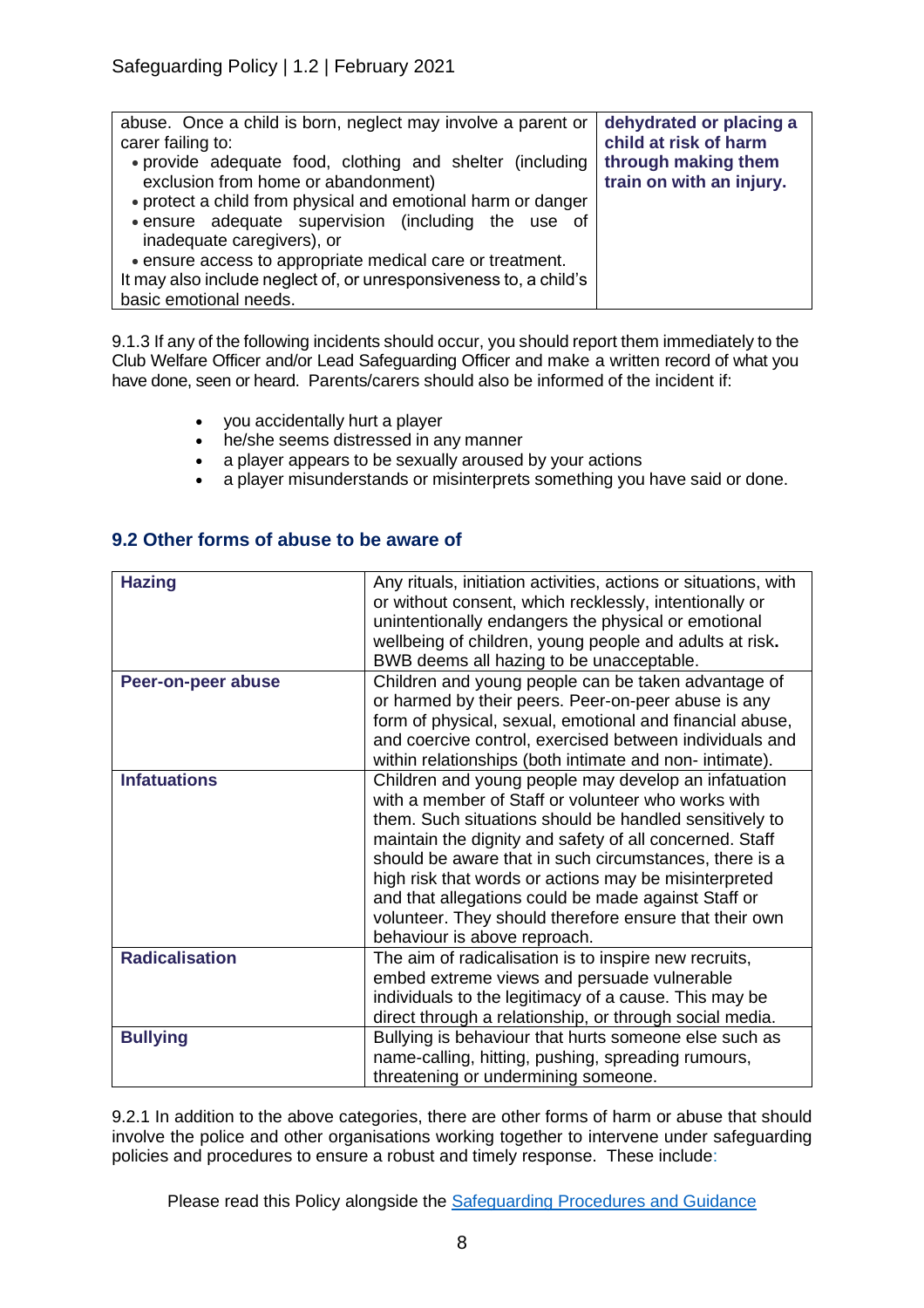- Sexual exploitation
- Honour based violence
- Forced marriage
- Membership of gangs inclined to use violence.

#### **9.3 Forms of Abuse - Adults**

| <b>Self-neglect</b>                | Neglecting to care for one's personal hygiene, health or                                                             |  |
|------------------------------------|----------------------------------------------------------------------------------------------------------------------|--|
|                                    | surroundings, including behaviour such as hoarding.                                                                  |  |
| <b>Modern slavery</b>              | Encompasses slavery, human trafficking, forced labour                                                                |  |
|                                    | and domestic servitude. Traffickers and slave masters use                                                            |  |
|                                    | whatever means they have at their disposal to coerce,                                                                |  |
|                                    | deceive and force individuals into a life of abuse,                                                                  |  |
|                                    | servitude and inhumane treatment.                                                                                    |  |
| <b>Domestic violence</b>           | Any incident or pattern of incidents of controlling, coercive<br>or threatening behaviour, violence or abuse between |  |
|                                    | those aged sixteen or over, who are or have been intimate                                                            |  |
|                                    | with partners or family members regardless of gender or                                                              |  |
|                                    | sexuality. This can encompass, but is not limited to;                                                                |  |
|                                    | psychological, physical, sexual, financial, emotional abuse                                                          |  |
|                                    | and so called 'honour' based violence.                                                                               |  |
| <b>Discriminatory</b>              | Abusive or bullying because of discrimination occurs                                                                 |  |
|                                    | when motivated by a prejudice against certain people or                                                              |  |
|                                    | groups of people. This may be because of an individual's                                                             |  |
|                                    | ethnic origin, colour, nationality, race, religion or belief,                                                        |  |
|                                    | gender, gender reassignment, sexual orientation or                                                                   |  |
|                                    | disability. Actions may include unfair or less favourable                                                            |  |
|                                    | treatment, culturally insensitive comments, insults and                                                              |  |
|                                    | 'banter'.                                                                                                            |  |
| <b>Organisational</b>              | Neglect and poor care practice within an institution or                                                              |  |
|                                    | specific care setting such as a hospital or care home, or                                                            |  |
|                                    | where care is provided within an Adult at Risk's own                                                                 |  |
|                                    | home. This may range from one-off incidents to ongoing                                                               |  |
|                                    | ill-treatment. It can be through neglect or poor                                                                     |  |
|                                    | professional practice as a result of the structure, policies,                                                        |  |
|                                    | processes or practices within an organisation.                                                                       |  |
| <b>Physical</b>                    | This includes hitting, slapping, pushing, kicking, restraint,                                                        |  |
|                                    | and misuse of medication. It can also include                                                                        |  |
|                                    | inappropriate sanctions                                                                                              |  |
| <b>Sexual</b>                      | This includes rape, indecent exposure, sexual                                                                        |  |
|                                    | harassment, inappropriate looking or touching, sexual                                                                |  |
|                                    | teasing or innuendo, sexual photography, subjection to                                                               |  |
|                                    | pornography or witnessing sexual acts, indecent exposure                                                             |  |
|                                    | and sexual assault or sexual acts to which the adult has                                                             |  |
|                                    | not consented, or was pressured into consenting.                                                                     |  |
| <b>Financial or material abuse</b> | Stealing from a vulnerable person, using them for financial                                                          |  |
|                                    | gain, putting pressure on them about wills, property,                                                                |  |
|                                    | inheritance or financial transactions, misusing or stealing                                                          |  |
|                                    | their property, possessions or benefits. It may include<br>depriving a person access to their money, property or     |  |
|                                    | assets. This might include inappropriate payments, or                                                                |  |
|                                    |                                                                                                                      |  |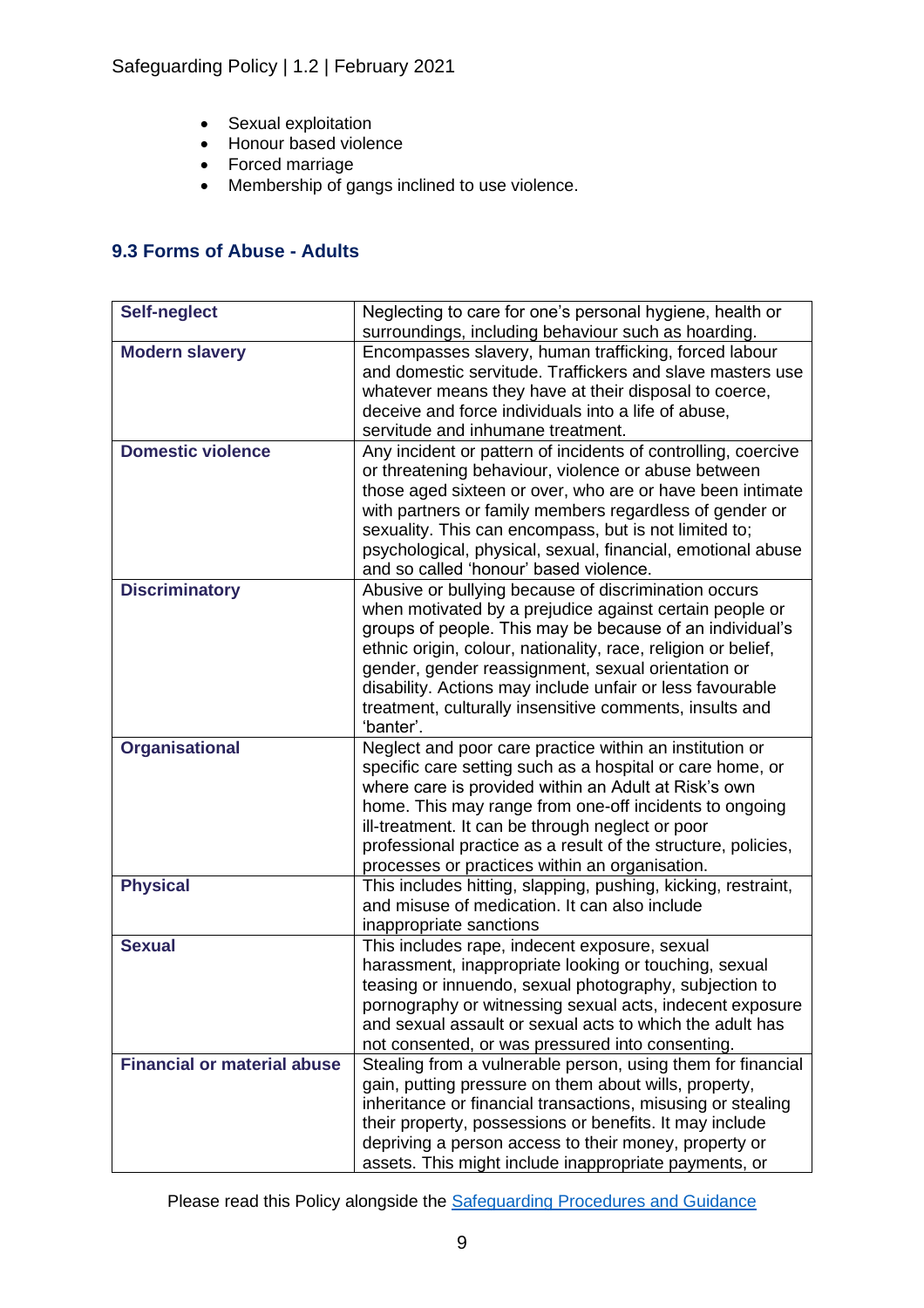|                                      | mismanagement of funds held or managed on behalf of<br>athletes.                                                                                                                                                 |  |
|--------------------------------------|------------------------------------------------------------------------------------------------------------------------------------------------------------------------------------------------------------------|--|
| <b>Neglect</b><br><b>Acts</b><br>and | of   This includes ignoring medical or physical care needs and                                                                                                                                                   |  |
| <b>Omission</b>                      | failing to provide access to appropriate health social care<br>or educational services. It also includes the withdrawing of<br>the necessities of life, including medication, adequate<br>nutrition and heating. |  |
| <b>Emotional or Psychological</b>    | This includes threats of harm or abandonment,                                                                                                                                                                    |  |
|                                      | deprivation of contact, humiliation, blaming, controlling,                                                                                                                                                       |  |
|                                      | intimidation, coercion, harassment, verbal abuse, isolation                                                                                                                                                      |  |
|                                      | or withdrawal from services or supportive networks.                                                                                                                                                              |  |

#### **9.4 Four additional Types of Harm**

| <b>Cyber Bullying</b> | Cyber bullying occurs when someone repeatedly makes<br>fun or another person online, or repeatedly picks on<br>another person through emails or text messages. It can<br>also involve using online forums with the intention of<br>harming, damaging, humiliating or isolating another<br>person. It includes various different types of bullying,<br>including racist bullying, homophobic bullying, or bullying<br>related to special education needs and disabilities. The<br>main difference is that, instead of the perpetrator<br>carrying our the bullying face-to-face, they use<br>technology as a means to do it. |
|-----------------------|-----------------------------------------------------------------------------------------------------------------------------------------------------------------------------------------------------------------------------------------------------------------------------------------------------------------------------------------------------------------------------------------------------------------------------------------------------------------------------------------------------------------------------------------------------------------------------------------------------------------------------|
| <b>Force Marriage</b> | This is a term used to describe a marriage in which one<br>or both of the parties are married without their consent<br>or against their will. A forced marriage differs from an<br>arranged marriage, in which both parties consent to the<br>assistance of a third party in identifying a spouse. The<br>Anti-Social Behaviour, Crime and Policing Act 2014<br>makes it a criminal offence to force someone to marry.                                                                                                                                                                                                      |
| <b>Mate Crime</b>     | A "mate crime" is when "vulnerable people are<br>befriended by members of the community who go on to<br>exploit and take advantage of them" (Safety Network<br>Project, ARC). It may not be an illegal act, but it still has<br>a negative effect on the individual. A mate crime is<br>carried out by someone the adult knows, and it often<br>happens in private.                                                                                                                                                                                                                                                         |
| <b>Radicalisation</b> | The aim of radicalisation is to inspire new recruits,<br>embed extreme views and persuade vulnerable<br>individuals to the legitimacy of a cause. This may be<br>direct through a relationship, or through social media.                                                                                                                                                                                                                                                                                                                                                                                                    |

9.4.1 In addition to the above categories, there are other forms of harm or abuse that should involve the police and other organisations working together to intervene under safeguarding policies and procedures to ensure a robust and timely response. These include:

- Sexual exploitation
- Honour based violence
- Membership of gangs inclined to use violence.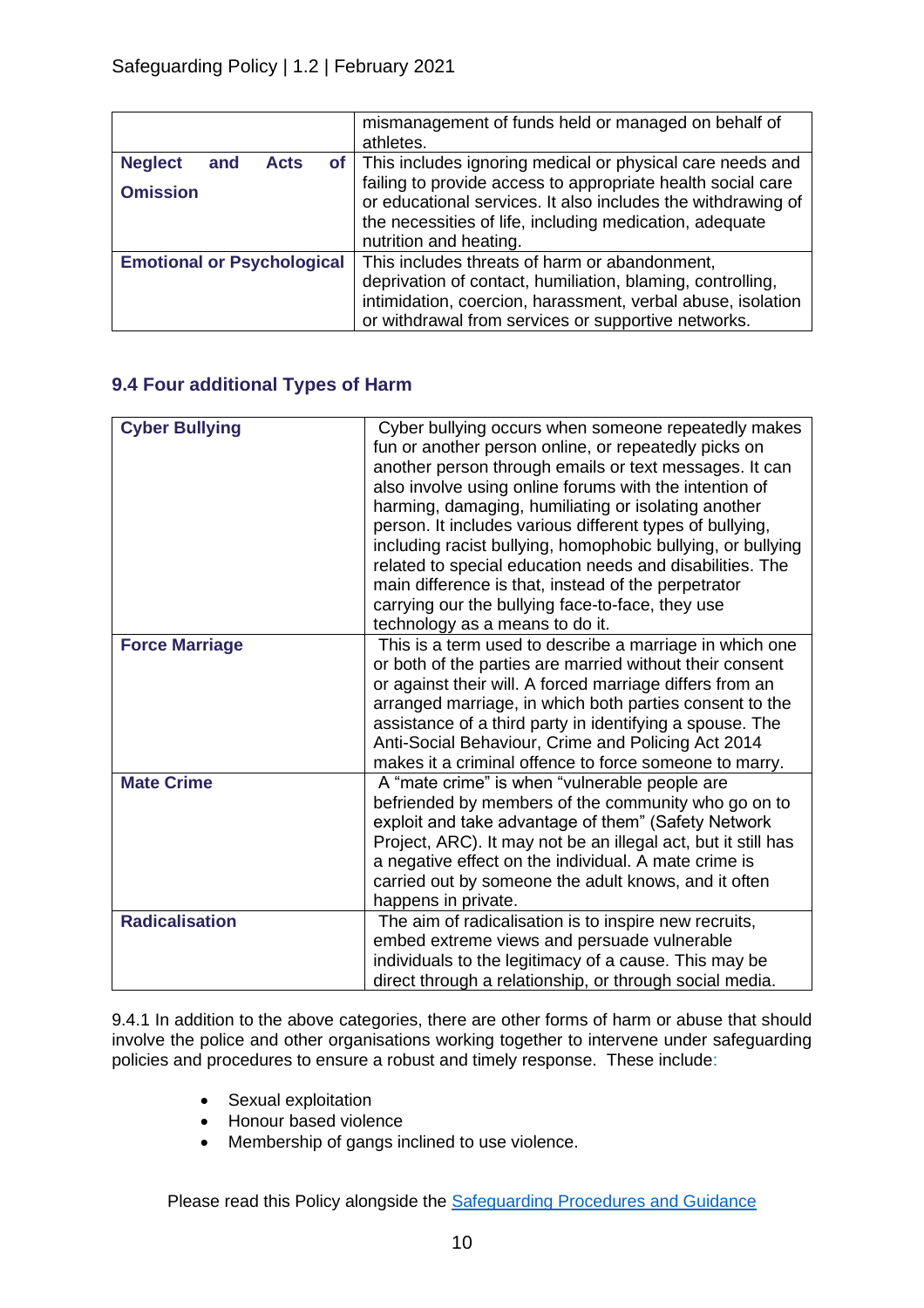9.4.2 Many of these areas are addressed in your local multi-agency child or adults at risk safeguarding procedures.

### **10. Procedure**

- **10.1 Receipt of concern**
- 10.1.1 The process begins with the receipt of a safeguarding concern. Concerns can be raised to any member of BWB staff and can be current or historical.
- 10.1.2 The immediate safety of the child, young person or adult at risk will be determined. Where there is an immediate risk this will be escalated to the relevant emergency service and/or Local Authority Designated Person.
- 10.1.3 Details of the concern will be recorded using the Incident Referral Form.
- 10.1.4 An internal triage will take place and a record made. Actions from the internal triage include:
	- a. Referral to the Police and/or Local Authority Designated Person
	- b. Referral to the Case Management Group (CMG)
	- c. Referral to Complaints and Disciplinary
	- d. Further information requested
- 10.1.5 The CMG will review the Case against the Safeguarding Policy and Procedures and decide on a course of action, recording decisions and actions taken. BWB investigations should wait until any police or child/adult social care enquiries have been concluded. Outcomes from the initial CMG meeting include:
	- a. Referral to or consultation with statutory agencies
	- b. Investigation no suspension
	- c. Investigation suspension from position of responsibility as a precautionary measure and pending the determination of any allegations
	- d. Investigation suspension from all BWB and affiliated activity as a precautionary measure and pending the determination of any allegations
	- e. No further action
	- f. Gathering further information
	- g. Recommendation for training, support or supervision
	- h. Referral to initiate Disciplinary Processes
- 10.1.6 Breach of a suspension may result in further investigations and disciplinary action as set out in the safeguarding and/or disciplinary policies and procedures.
- 10.1.7 Each case will be considered by the CMG based upon the actual or potential risk of harm to a child, young person or adult at risk. The person who asserts a particular fact or matter has to prove in the balance of probabilities (i.e. more likely than not). The assessment of risk might require facts to be proven, but it might be possible to assess the risk without facts being proven.
	- In all cases of serious or repeated poor practice or suspected abuse, statutory agencies should be contacted.
	- Following advice from statutory agencies, the person subject to the allegation will be informed of the receipt of a report. There may be situations where this is delayed or the nature of the concern isn't revealed where statutory agencies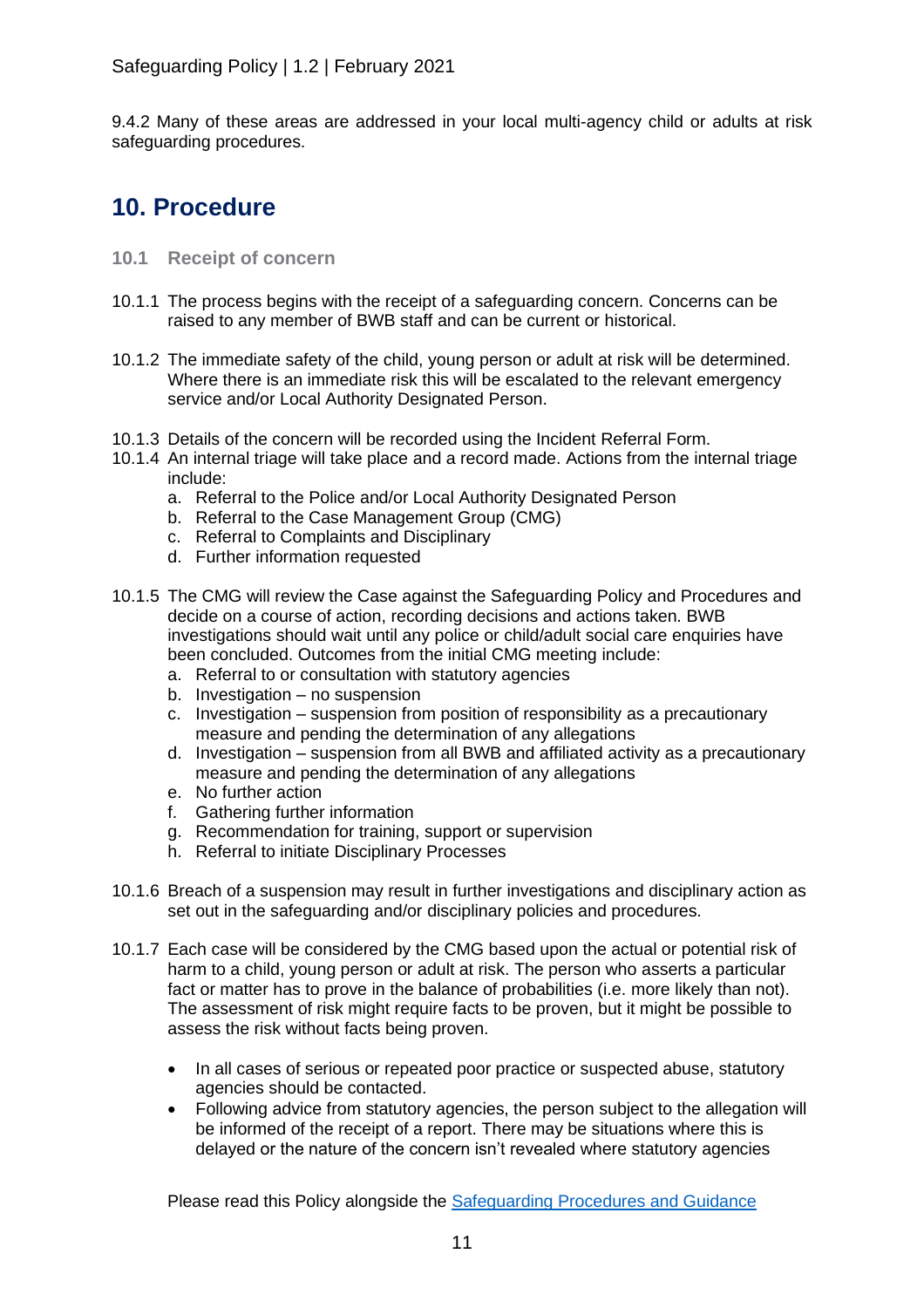believe that this may put the individual at further risk of abuse and where evidence may be lost or destroyed.

- The CMG will advise the Club and/or Regional Association whether it has decided to suspend the person without prejudice pending further statutory agency and/or internal enquiries, investigations and risk assessments. The CMG will inform the region/club/affiliated organisation as necessary.
- Information will be shared in line with the BWB Data Privacy Notice.
- 10.1.8 Dealing with a disclosure or suspicion of abuse can be distressing for all concerned. Whilst the priority must be the welfare and safety of the child, young person or adult at risk, it is also important to make sure that any member of staff, coach or volunteer has the right to advice and support following any involvement in a case.
- 10.1.9 The CMG and/or the LSO should give consideration to what support may be appropriate to the individual and others affected such as parents / carers and members of staff. Use of helplines, support groups and meetings will maintain an open culture. Thought should also be given about what support may be appropriate to the alleged perpetrator of the abuse.
- **10.2 Investigation of concern**
- 10.2.1 An investigator will be assigned to the Case.
- 10.2.2 The investigator will contact those involved in or who witnessed the incident and ask them to provide statements and evidence. Where the Alleged accepts the charge, the process will move straight to the application of sanctions.
- 10.2.3 Where evidence is verbal, notes will be taken and presented back to the provider for agreement. Photographs and videos and private/public communications can be submitted as evidence in line with BWB's Data Privacy Notice.
- 10.2.4 When all evidence has been collated the investigator will present a report with recommendation for the CMG to decide on the next steps. The CMG will recommend one of the following possible actions:
	- **Disciplinary Panel:** The allegation is serious or repeated and is supported by evidence and should be passed to the Disciplinary Panel for a decision and if appropriate, a sanction. See 10.3.1 below.
	- **Recommendation:** The concern is not a serious or repeated breach but an example of poor practice. See 10.5.1 below.
	- **Unproven:** The evidence does not support the concern. See 10.6.1 below.
- 10.2.5 BWB will ensure that all notes and evidence are stored appropriately. Access will be restricted to members of the triage/case management group. These notes and evidence will comprise the case file.
- **10.3 Disciplinary Hearing/Panel**
- 10.3.1 Explanation of the composition and remit of the Disciplinary Panel is explained in Appendix 1.
- 10.3.2 A meeting of the Disciplinary Panel will be arranged. The meeting will either be faceto-face or conducted via video link.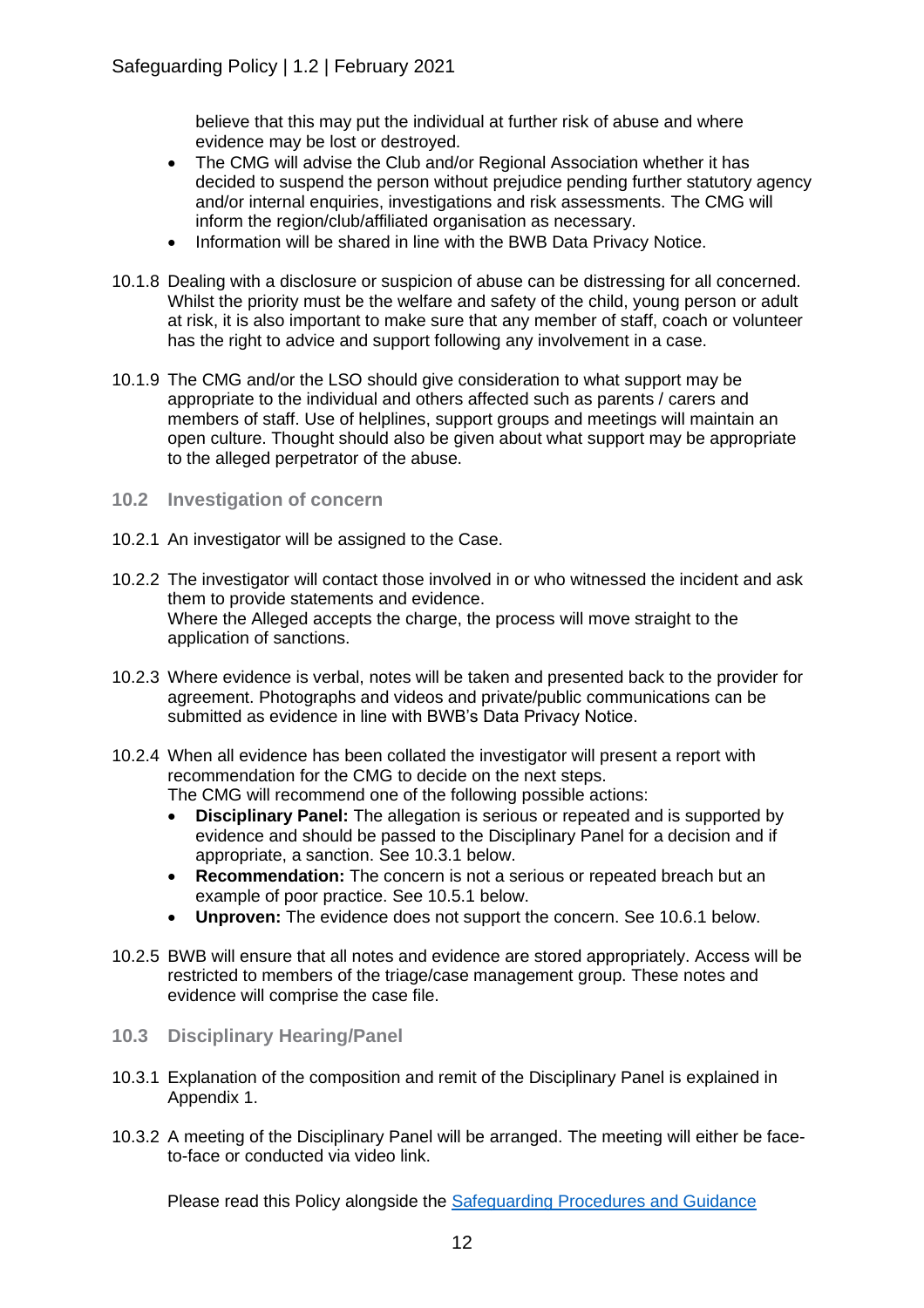- 10.3.3 BWB must give 3 weeks' notice for the Disciplinary Panel.
- 10.3.4 The accused person will be given an opportunity to attend the Disciplinary Hearing and answer the charge. The invite will give all parties 2 weeks' notice of the date of the Panel.
- 10.3.5 Where the Alleged accepts the charge, the Panel will meet to agree the penalty only.
- 10.3.6 A summary of the allegation along with the case file will be sent to the Disciplinary Panel at least 1 week before the date of the meeting. The summary will outline the breach and a description of the incident. The summary will be accompanied by the case file of evidence collated.
- 10.3.7 The Disciplinary Panel will base their decisions on the contents of the case file only.
- 10.3.8 The Disciplinary Panel will review the information and make a decision:
	- a. They decide that the allegation has been proved and recommend a penalty for the Defendant. See 10.3.2 below.
	- b. They decide that the allegation has not been proven but that there have been examples of poor practice, BWB will send through a list of recommended actions. See 10.5.1 below.
	- c. They decide that the allegation has not been proven and the case is dismissed. See 10.6.1 below.
	- d. They decide that there is not sufficient evidence to make a decision and ask for more evidence to be gathered before re-convening.
- 10.3.9 When reaching the decision to sanction, the Disciplinary Panel will assess whether there has been any aggravating or mitigating factors.
	- Mitigating factors include an unintentional breach, a track record of exemplary behaviour.
	- Aggravating factors include an intentional breach, a history of repeated transgressions, actions resulted in or could have resulted in serious injury or harm to others.
- 10.3.1 BWB will inform the Alleged of the decision of the Disciplinary Panel within 5 working days of the date of the Panel meeting.
- 10.3.2 BWB will inform the Complainant of the decision of the Disciplinary Panel within 5 working days of the final decision of the Disciplinary Panel, once any appeals have been completed.
- **10.4 Sanctions**
- 10.4.1 The Disciplinary Panel will recommend a sanction for those cases that have been proven.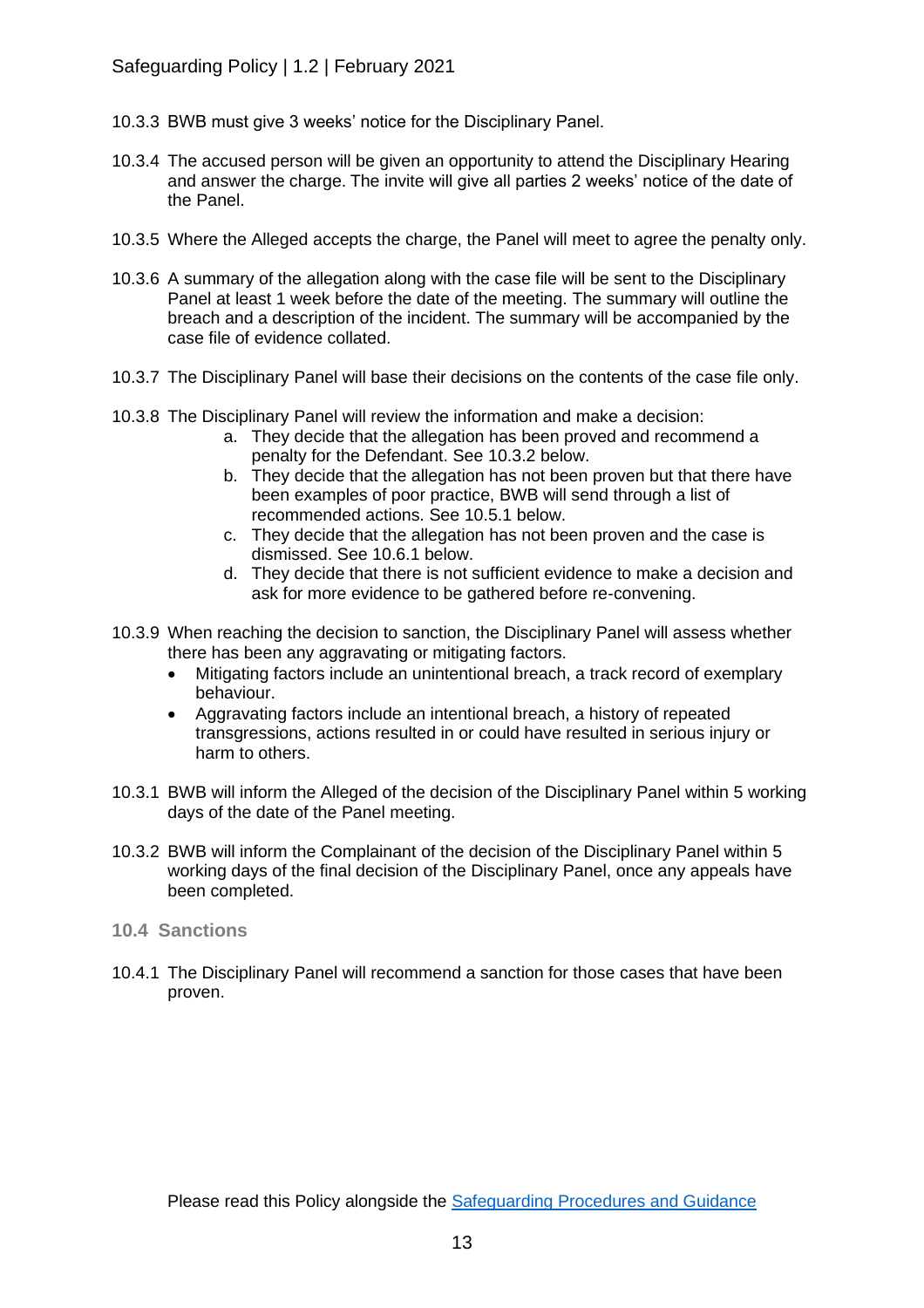10.4.2 The following sanctions will apply to breaches upheld through this process:

| <b>Description of Breach</b>                                                                                                                                                                                  | <b>Suspension/Sanction</b>                                                                                                                                                                                                                                                                                                                                                                                                                                                                    | <b>Data Retention</b><br><b>Period</b>                                          |
|---------------------------------------------------------------------------------------------------------------------------------------------------------------------------------------------------------------|-----------------------------------------------------------------------------------------------------------------------------------------------------------------------------------------------------------------------------------------------------------------------------------------------------------------------------------------------------------------------------------------------------------------------------------------------------------------------------------------------|---------------------------------------------------------------------------------|
| Level one - concern that does not<br>require consultation with statutory<br>agencies or require<br>notification/referral to social care<br>and/or police but requires referral to<br>BWB and action from BWB. | Suspension for a period of<br>time, from the following roles<br>but not limited to:<br>position of trust<br>$\bullet$<br>all BWB activity<br>role related<br>suspension<br><b>Education and Training</b><br>Where the implementation of<br>the Policy concludes in the<br>imposition of sanctions, the<br>individuals name, violation<br>and sanction will be shared<br>with interested parties (inside<br>and outside of the sport) and<br>via the British Wheelchair<br>Basketball website. | Until the individual is<br>aged 65 years or 10<br>years, whichever is<br>longer |
| Serious or repeated breach -<br>concern that requires consultation with<br>statutory agencies or requires<br>notification/referral to social care<br>and/or police.                                           | Suspension for a period of<br>time, from the following roles<br>but not limited to:<br>position of trust<br>all BWB activity<br>role related<br>suspension<br><b>Education and Training</b><br>Where the implementation of<br>the Policy concludes in the<br>imposition of sanctions, the<br>individuals name, violation<br>and sanction will be shared<br>with interested parties (inside<br>and outside of the sport) and<br>via the British Wheelchair<br>Basketball website.              | Until the individual is<br>aged 65 years or 10<br>years, whichever is<br>longer |

#### **10.5 Recommendations**

- 10.5.1 Where the allegation is not deemed to have been a serious breach but there have been examples of poor practice, a list of recommendations along with expected timeframes for completion will be sent to the relevant parties.
- 10.5.2 If either party disagrees with the recommendations, the case will be referred to the Disciplinary Panel.
- 10.5.3 BWB will agree a review date with the Defendant to assess whether they have taken on board the recommendations. If the actions are not completed within the agreed timeframe, the case will be referred to the Disciplinary Panel.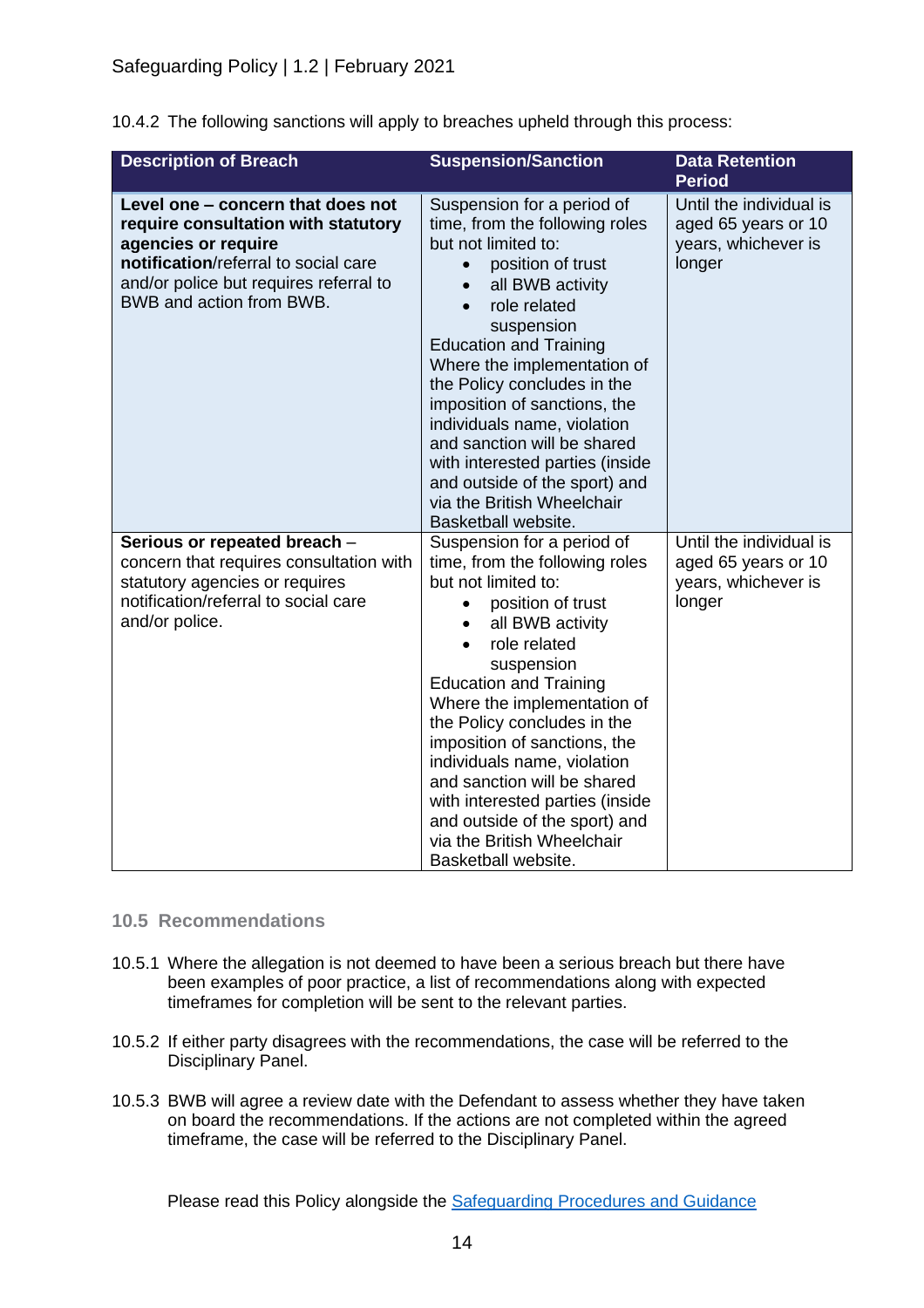#### **10.6 Unproven**

- 10.6.1 BWB will inform the Complainant and the Alleged that the case has not been proved. This could mean:
	- a. There was not sufficient evidence available to make a decision.
	- b. The investigation collected during the investigation does not support the complaint.
- **10.7 Appeals**
- 10.7.1 The Alleged party can appeal the outcome of an investigation only where they can prove that evidence was not considered.
- 10.7.2 The Alleged party wishing to make an appeal must notify BWB within 2 weeks of being notified of the decision of the investigation. The Alleged must submit any missing evidence with the notification.
- 10.7.3 The CMG will review the evidence and determine the following:
	- a. If the evidence has a material impact on the case, the case will be reopened and the new evidence will be added to the case file.
	- b. If the new evidence does not materially impact the decision, BWB will decline the appeal.
- 10.7.4 BWB will inform the Alleged of the result of their appeal decision. No further appeal will be allowed on the case.
- 10.7.5 Refer to the following procedures for safeguarding procedure flow diagrams.
	- Safeguarding Procedures Children
	- [Safeguarding Procedures –](https://britishwheelchairbasketball.co.uk/club-resources-toolkit/) Adults

*BWB reserves the right to engage a support body in the Triage, Investigation, Hearing, Appeal and Case Management of any BWB Safeguarding/Disciplinary Case. All Case data will be shared with the supporting body for the purposes of case resolution only.* 

### **11. Reporting to the Disclosure and Barring Service**

- **11.1 England, Wales and Northern Ireland**
- 11.1.1 The duty to refer to the DBS is met when an employer (includes those who volunteer) has dismissed or removed a person from regulated activity or would or may have if the person had not left, resigned, retired, been made redundant or moved to another position because the person has:
	- Been cautioned or convicted for a 'relevant offence'. A 'relevant offence' for the purposes of referrals to the DBS is an offence that would result in the individual's automatic inclusion in the Children's or Adults' barred list.
	- Engaged in 'relevant conduct'. 'Relevant conduct' is that which endangers or is likely to endanger children, young people or adults at risk.
	- Satisfied the 'harm test.' The 'harm test' is met when an employer believes that an individual may harm, may cause to be harmed, may put at risk of harm, may attempt to harm or may incite another person to harm a child, young person or adult at risk.
- 11.1.2 Referrals to the DBS should be made once investigations and disciplinary processes are complete (even if the person has left their role). Referrals must be made even if a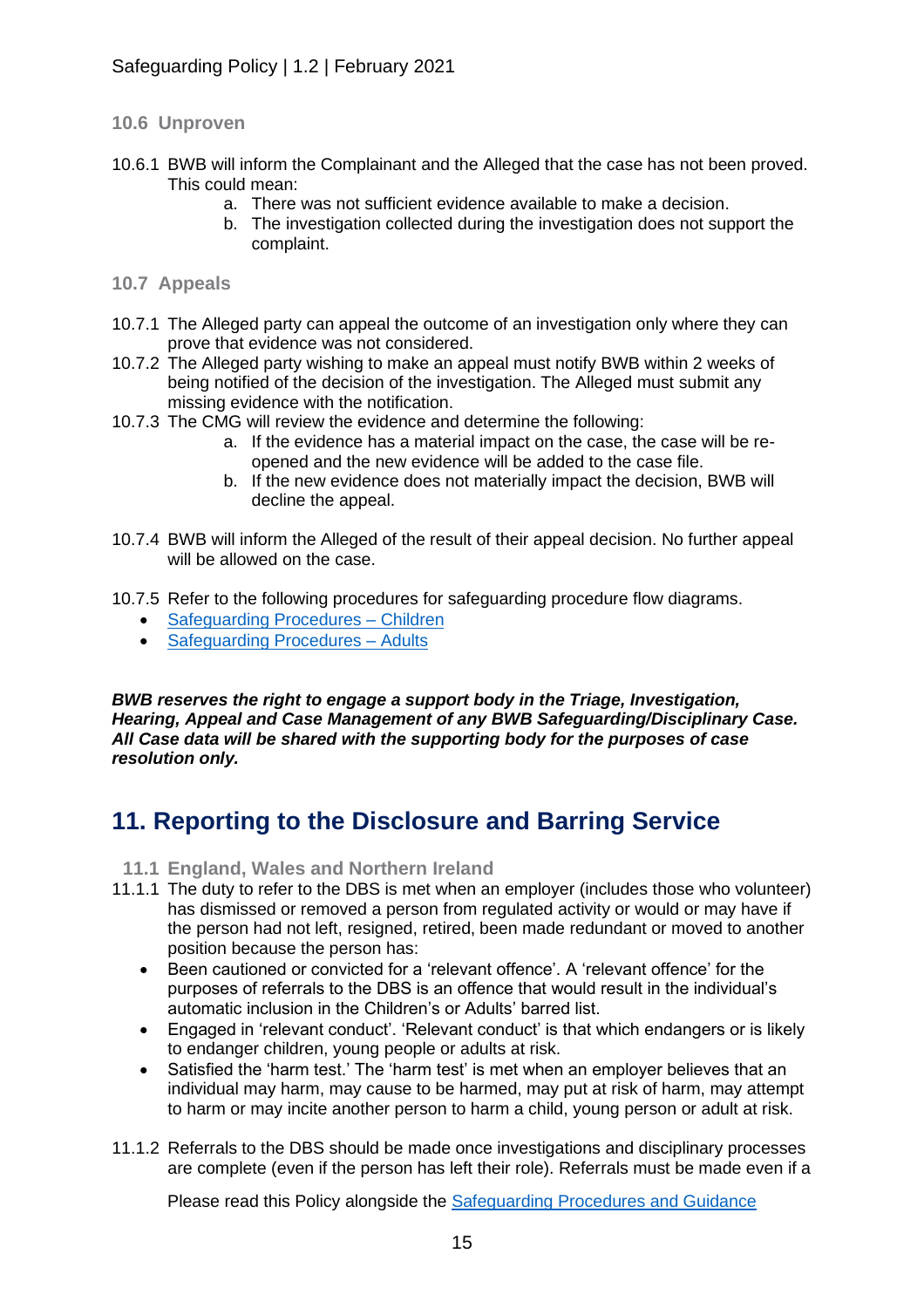significant period has passed between the allegation and the gathering of evidence to support a decision to make a referral.

- **11.2 Scotland**
- 11.2.1 The duty to refer to Disclosure Scotland is met when an individual (staff or volunteer) has engaged in harmful behaviour when working with children, young people or adults at risk and this meant that as a result of that behaviour the person was dismissed, would have been dismissed but they left before they could be or was transferred permanently away from work with children, young people and adults at risk. Reports should be made to Disclosure Scotland within three months of a disciplinary decision being made.
- 11.2.2 The decision to refer to DBS or Disclosure Scotland will be taken by the Case Management Group.

### **12. How will we ensure our Policy is Continuously Improved?**

- 12.1 We are committed to continuous improvement and review:
	- We welcome feedback on our policies and practices, and will endeavour to ensure our complaints processes are developmentally appropriate, visible and accessible.
	- We commit to responding to feedback and complaints in a timely manner.
	- We commit to ensuring complaints and concerns are analysed to identify any causes and trends to inform our continuous improvement.
	- We will review this Policy annually or sooner if there is a change in safeguarding guidance, legislation or a safeguarding case.

### **13. How will we ensure our Policy is Implemented?**

- 13.1 To help all those involved in wheelchair basketball to implement our Policy, we have developed the Safeguarding Procedures as well as bite sized guidance documents which set out how individuals, Clubs and BWB can ensure children, young people and adults at risk in our sport are kept safe.
- 13.2 Training will be provided for members and staff to support the implementation of the principles of this policy.
- 13.3 We will also ensure that our Lead Safeguarding Officer will undertake an annual analysis of how this Policy is being implemented by seeking feedback from BWB staff, coaches, volunteers, parents, carers, children, young people and adults at risk, and providing this feedback to our Board.
- 13.4 We will analyse the data from our safeguarding cases to implement further prevention and governance strategies whilst also undertaking quality assurance processes at our events and with our teams.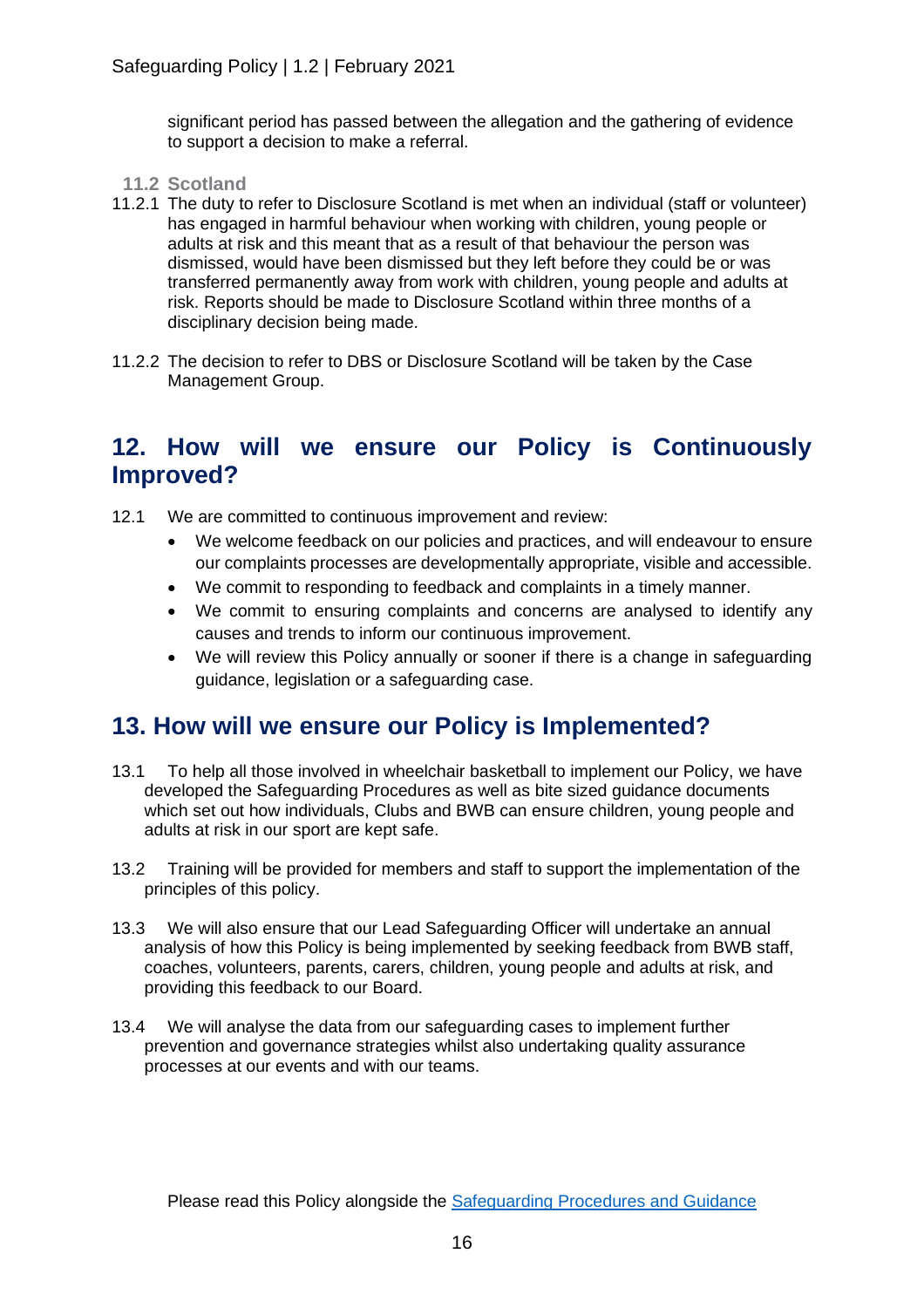### **14. Appendices**

#### **Appendix 1 – Disciplinary Panel**

The Disciplinary Panel exists to provide impartial and independent judgement on cases submitted to them by the case worker. The Panel will comprise of a combination of; Independent Trustees, independent suitably qualified individuals appointed by a supporting body and members of BWB's Senior Leadership Team.

Where there is a conflict of interest (for instance where a Panel Member knows one of the parties involved in the case), the individual will remove themselves from the panel.

The panel will consist of:

- a. Chairperson
- b. Two Panel members
- c. Panel Disciplinary Secretary

There is no requirement for anyone on the Panel (including the Chairperson) to be legally or medically qualified.

The Disciplinary Secretary will be a member of BWB staff. They should not be involved (or give the impression that they are in any way involved) in the decision making. They bring the charge, obtain and serve the evidence relied upon (both from the Witnesses and the accused person) and select the panel members to hear the case. They must remain impartial at all times.

Those sitting on Disciplinary Panels must ensure that the principles of natural justice are followed. All hearings must be conducted fairly, by an objective panel, with the accused person given a full opportunity to answer the charge and call any evidence in support. Those accused are also entitled to be assisted or represented by a person of their choice.

The Panel Chairperson should have experience of chairing hearings and/or meetings.

Although the BWB Board retain responsibility for setting the rule and policies, members of the Disciplinary Committee will be asked for input to ensure we capture lessons and create a robust process.